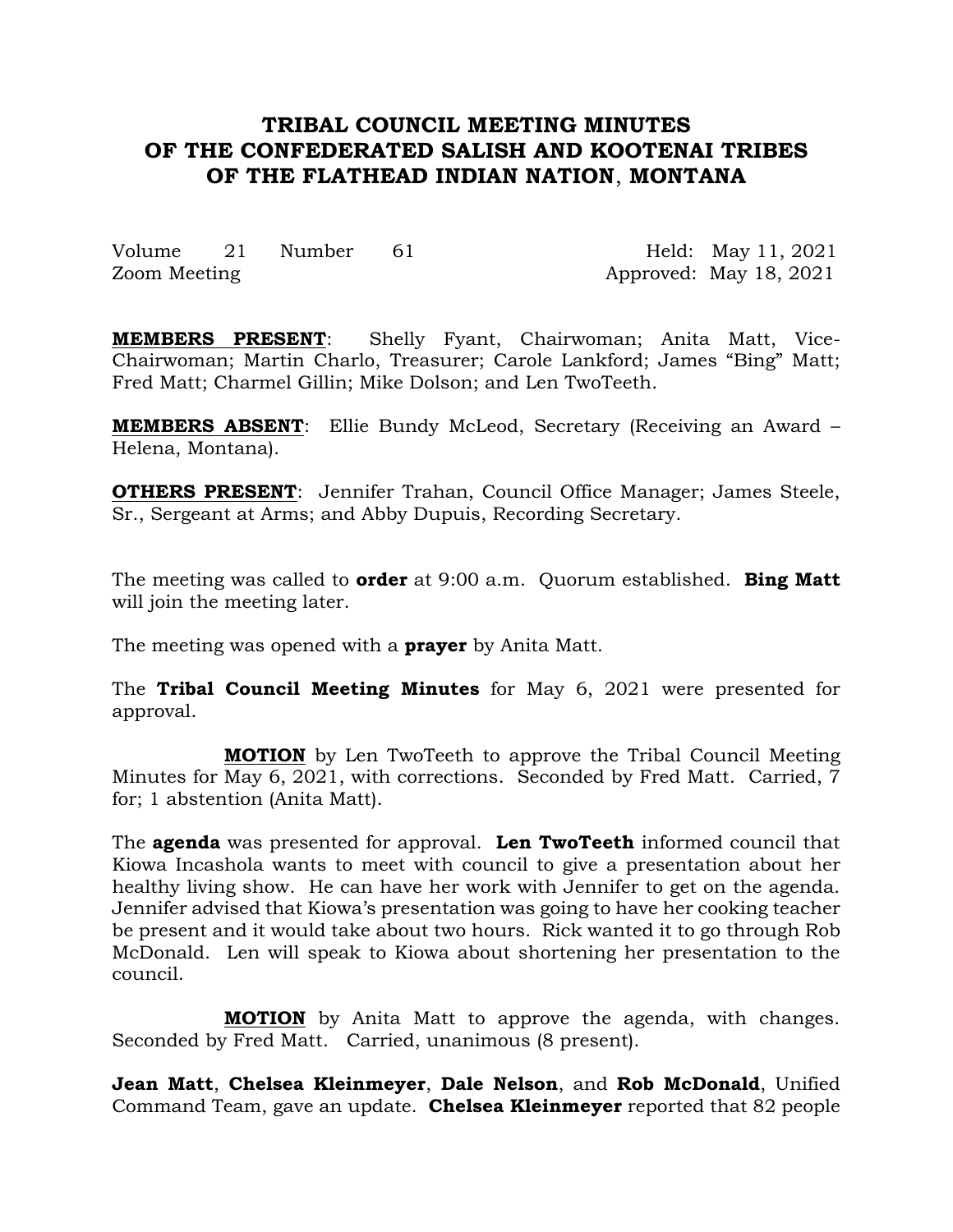were vaccinated at the vaccine clinic last weekend. There were 7 walk-ins. There has been a spike in new cases. The connection to the spike has been through the workplace or household. Tribal Health had 10 new COVID-19 cases yesterday and Tammy had 26 active tribal cases. Two of those have been hospitalized. Lake County has 41 total active cases, and two current hospitalizations. There has been a total of 37 deaths to date. The FDA gave emergency use authorization for the Pfizer vaccine for 12– to 15-year-olds. They are waiting to get the recommended specifics for those and there will be a vaccine clinic this Thursday at Salish Kootenai College from 2:00 p.m. to 6:00 p.m. in anticipation of that approval. People can sign up for an appointment at mtreadyclinic.org. There is another vaccine clinic planned at Salish Kootenai College on May 18, from 5:00 p.m. to 8:00 p.m. There will be a vaccine clinic in Arlee, as well. The vaccine rates have slowly increased in Lake County. 55.7% of the population aged 16 and older has received at least one dose and 49.1% are fully vaccinated. Adding the 12– to 15-year-old age group to the eligible population will most likely lower the vaccine rates. **Carole Lankford** asked how parents are notified. Her child has COVID, and she never received a call about it other than from the school. Chelsea said the school notify the children first, and then Public Health should make the calls and make sure the children remain asymptomatic. She can follow up with Carole about her child. **Dale Nelson** reported on the weather and potential flood season. The setup and take down of the vaccine clinic went well. Dale still has some masks left and 200 gallons of hand sanitizer if anyone needs any. **Rob McDonald** was interested in hand sanitizer and will speak to Dale offline. **Martin Charlo** continues to wash his hands, wear a mask, and social distance. With the governor signing the order that masking will become a suggestion rather than a mandate, he is hoping for the best. **Chairwoman Fyant** reported that Missoula County removed the mask mandate and now it is just a strong recommendation. Flathead County has the highest number of active cases. She encouraged the membership to beware of going to Flathead County or Missoula County.

**Jace Smith**, Natural Resources Department, requested approval of a contract with Morris-Maierle regarding the Jocko Irrigation Canal Lateral to Pipe project. It is project number 1 on the compact list.

**MOTION** by Carole Lankford to approve the contract with Morris-Maierle. Seconded by Anita Matt. Carried, unanimous (8 present).

**Miranda Burland**, Tribal Education Department, requested approval of a resolution to submit a grant application to the National Forest Foundation for a camp crew trip to the Mission Mountains for six high school students. The COVID protocols for the camp will be included in the grant paperwork.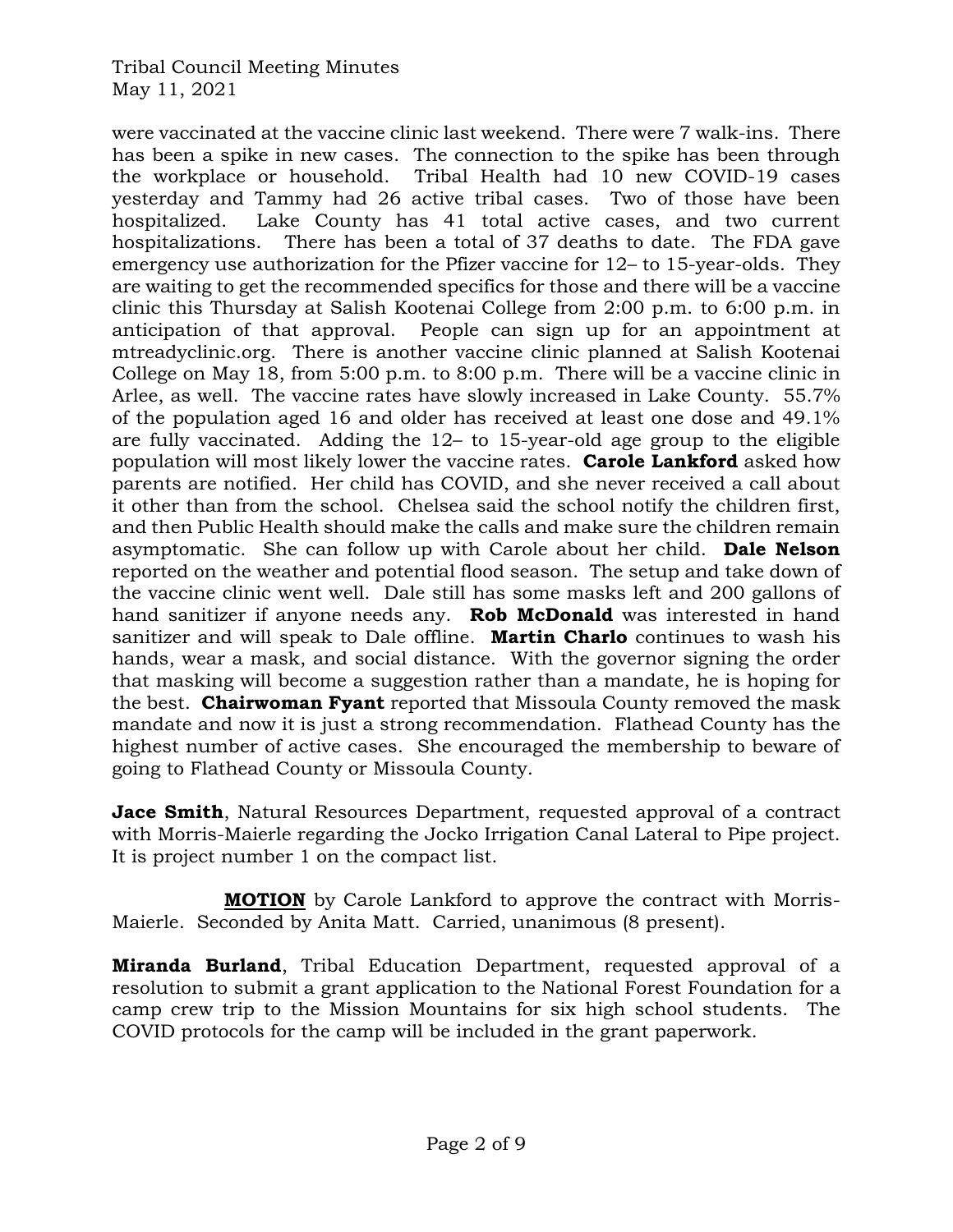**MOTION** by Martin Charlo to approve by resolution submission of the funding request to the National Forest Foundation. Seconded by Anita Matt. Carried, 8 for; 0 opposed; 0 not voting.

## **RESOLUTION 21-067**

## **RESOLUTION AUTHORIZING THE TRIBAL EDUCATION DEPARTMENT TO APPLY FOR FUNDING FROM THE NATIONAL FOREST FOUNDATION**

## **BE IT RESOLVED BY THE TRIBAL COUNCIL OF THE CONFEDERATED SALISH AND KOOTENAI TRIBES THAT**:

**WHEREAS**, the National Forest Foundation has invited the Tribal Education Department to apply for funding to support six CSKT enrolled and descendant high school students to participate in a summer Mission Mountains Youth Crew project; and

**WHEREAS**, the Confederated Salish and Kootenai Tribes are located within the National Forest Foundation service area; and

**WHEREAS**, the Tribal Education Department has prepared an application for funding under the above program to support the summer Mission Mountains Youth Crew project in an effort to support students on their career path; **NOW**, **THEREFORE**,

**BE IT RESOLVED**, by the Tribal Council of the Confederated Salish and Kootenai Tribes that the National Forest Foundation be requested to make available a grant, pursuant to the terms of the request for proposal, to the Tribal Education Department; and

**BE IT FURTHER RESOLVED**, the Chairwoman of the Tribal Council or her delegated representative is authorized to execute the transaction documents necessary to administer the grant on behalf of the Confederated Salish and Kootenai Tribes.

**Carole Lankford** stated she would like a copy of the diagram Jace Smith had for the project he discussed this morning.

**Janet Camel**, Economic Development Office, requested an extension to the contract with Dick Anderson Construction through December 1, 2021 to allow for proper disposal of the lagoon biosolids and administrative tasks.

**MOTION** by Martin Charlo to approve the extension to the contract with Dick Anderson Construction through December 1, 2021. Seconded by Fred Matt. Carried, 7 for; 1 opposed (Mike Dolson).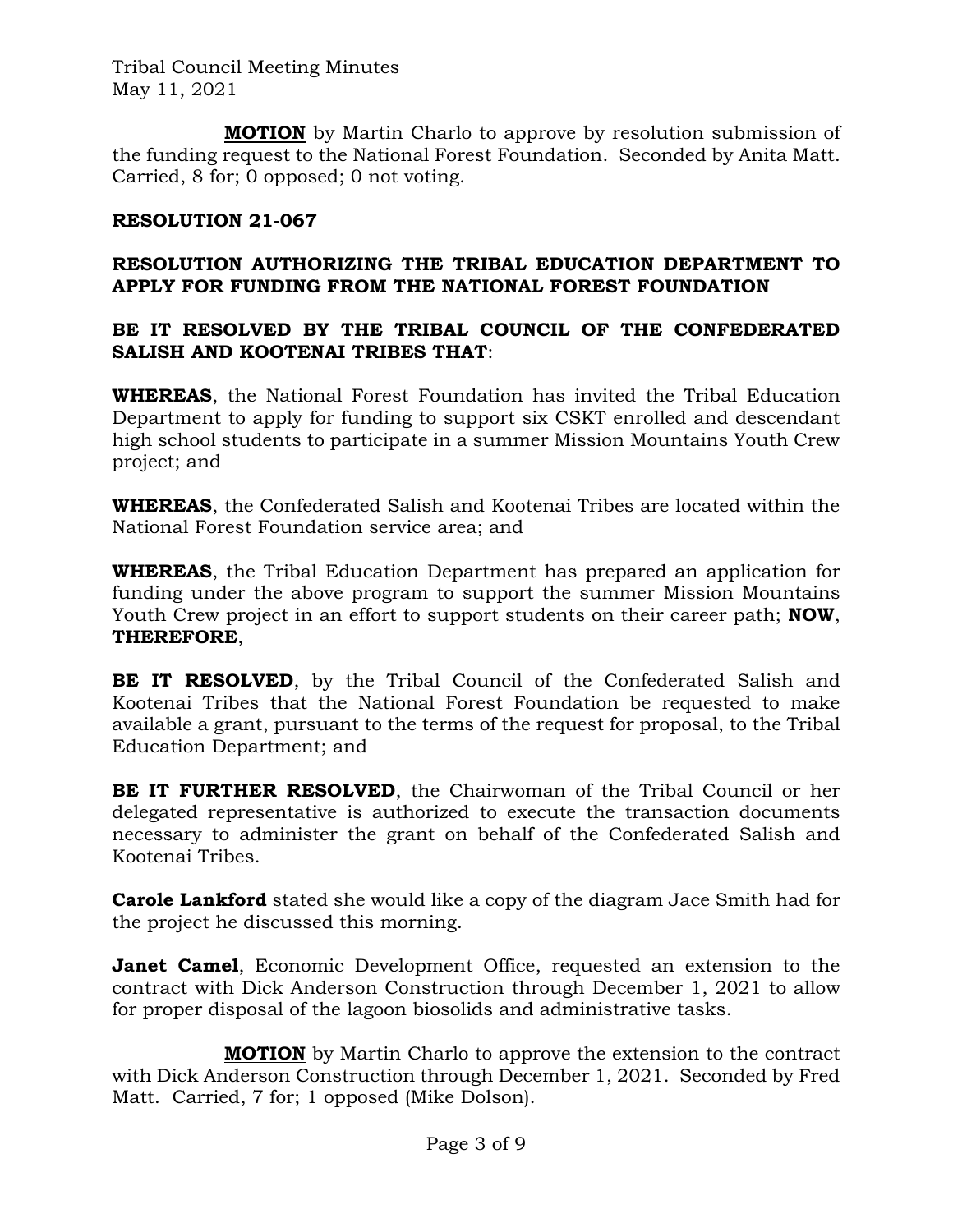**Anita Matt** reported that she participated in the Intertribal Ag Council webinar yesterday. It was with NCAI, Julia Wakefield and Erin Parker, with the IFIA, and was hosted by Zack Ducheneaux, the FSA Administrator. With the ARP funds coming out, they announced the program that USDA will administer, which is the debt relief for Indian producers. They figure 15,000 to 18,000 producers will benefit from the \$3.5 billion to \$4 billion program which will pay up to 120% of their FSA debt. It will include direct loans to borrowers, micro loans and direct loans. It also gives them 100% debt relief and 20% to pay their taxes. It is in the CFR 7, Section 1005. If a producer has a \$100,000 loan, they will give them \$120,000. She asked what that does for other producers that were steered into commercial lending. Zack said CFR 7 Section 1006 of the act indicates there might be some way to secure funds for other producers. Anita will keep working on this and see if we can get the congressional staff to look at the eligibility they have and reach out to the other producers that do not have FSA debt.

**Chairwoman Fyant** gave a report on the phone call with Treasury yesterday. There was \$20 billion set aside through the American Rescue Plan to tribal governments. They came out with two different formulas. One was self-certified enrollment data, so each tribe had to send in their enrollment numbers. That is partly how the money will be distributed. The deadline to verify enrollment is May 24, and Rick Eneas is aware of that. The second amount that will be distributed to tribes is based on employment numbers. It is for tribes and entities with over 50% tribal member employees. That will include entities such as our corporations, Salish Kootenai Housing Authority, and Mission Valley Power. The deadline to confirm those numbers is June 7. Shelly saw tribal member Casey Lozar speaking on behalf of Treasury on that call. He has been detailed to Treasury for a couple months and then go back to the feds. The deadline to spend the funds is December 2024, so the Tribal Council will set aside time to establish priorities for spending the money. The guidelines to spend the money are on the website, and she will forward that information to the council members. There is no council meeting this Thursday because the council and staff will be in Helena for a strategic planning session with the water compact implementation team.

#### **\*\*\*\*\*\*\*\* Break \*\*\*\*\*\*\*\***

**Bing Matt** joined the meeting.

**Chairwoman Fyant** announced that today Ellie Bundy McLeod is receiving a Division of Criminal Investigations Staff Excellence Award from the Montana Law Enforcement Academy Award for her work with the Missing & Murdered Indigenous Persons Task Force.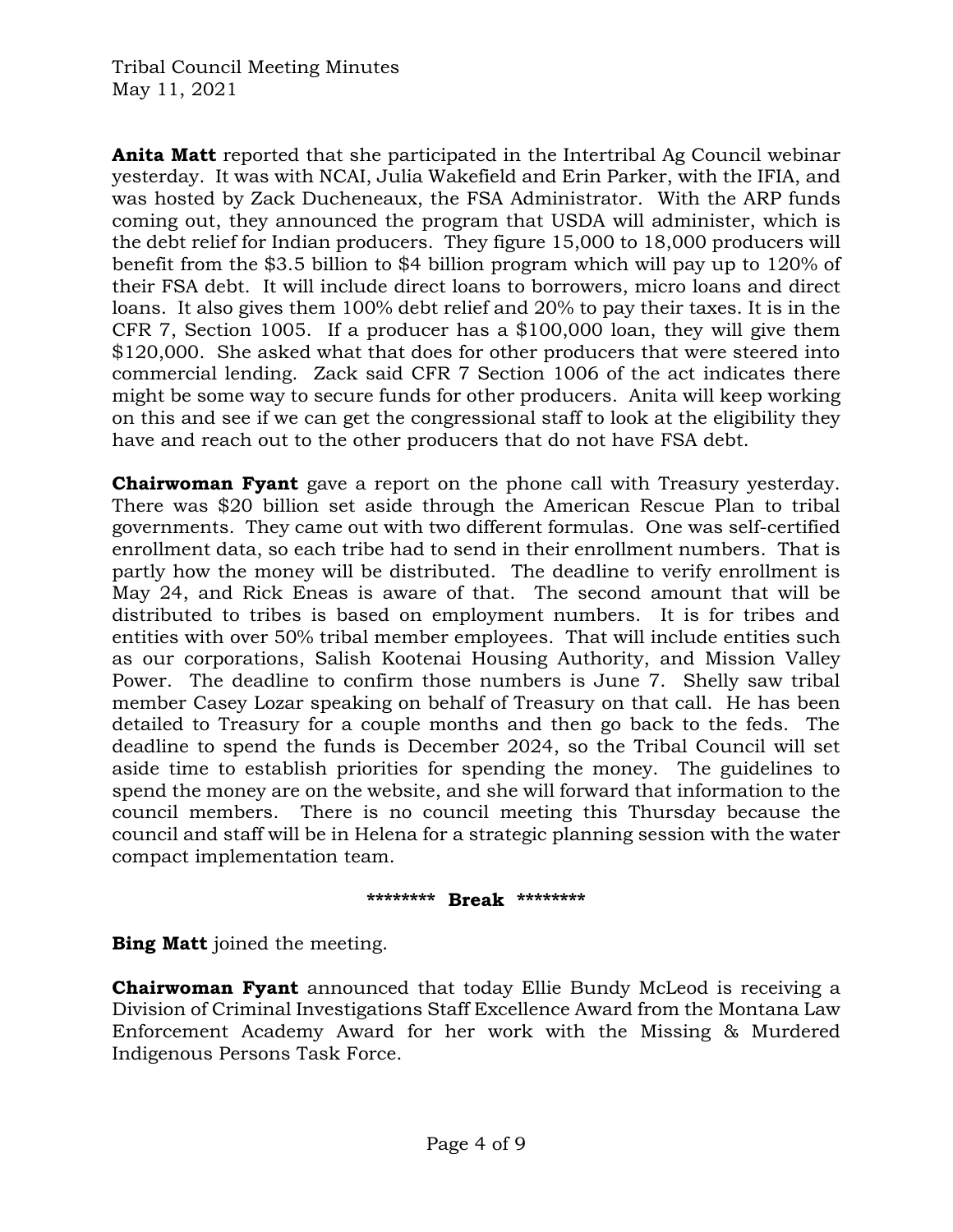**George Price** and **Loga Fixico** discussed the Montana Indigenous Food Sovereignty Initiative and the Buffalo Nations Food System Initiative. The goal is to find out who is producing seeds across the state, what can we do to help them, and gather information so they can communicate and share with each other. They want a seed cooperative to share information and seeds and the skills to grow the seeds. That led into the seed project called the Ancestral Seed Cooperative. They connected with over 200 families and community gardens across the state. Their Facebook page is mtindianfood. Loads of potatoes were delivered to different families. George commented that they are working towards getting people to be resilient and independent. His definition of sovereignty is independence from outside systems and interdependent. The initiative gives young people hope. We need to proactively create society and systems that will carry us through the crisis. They have a seed bank and production at Montana State University, and they asked people to save their seeds. There is a waiting list to receive seed bundles. They are trying to get grant funding to do more seed bundles. **Chairwoman Fyant** reported that she has been part of the Buffalo Nations Food System Initiative. Being independent is part of healing our people and it gives people hope to be involved in gardening.

**Brian Upton**, Legal Department, gave an update on negotiations for an agreement with Bonneville Power Administration for permanent operations and maintenance funding for BPA-funded Hungry horse residential fish mitigation properties. The discussion continued in **executive session**. **Greg Spahr**, Cash Flow & Investments; **Les Evarts**, **Lynn Ducharme**, **Tom McDonald**, and **Rusty Sydnor**, Natural Resources Department; were present for discussion.

Council reconvened into **regular session**.

**Rhonda Swaney**, **Brian Upton**, **Dan Decker**, **Jordan Thompson**, **Michael Wheeler**, **Ryan Rusche**, **John Harrison**, and **Stu Levit**, Legal Department, requested to meet with council in **executive session** to discuss legal matters. **Rick Eneas**, Executive Officer, was present for discussion. **Ron Swaney** and **Patti Clairmont**, Tribal Forestry, joined the discussion.

Council reconvened into **regular session**.

**MOTION** by Martin Charlo to approve Amendment 1 to Ordinance 107A. Seconded by Bing Matt. Carried, 9 for; 0 opposed; 0 not voting.

### **ORDINANCE 107A AMENDMENT 1**

### **BE IT ENACTED BY THE TRIBAL COUNCIL OF THE CONFEDERATED SALISH AND KOOTENAI TRIBES THAT AMENDMENT NO**. **1 SHALL AMEND ORDINANCE 107A AS FOLLOWS**: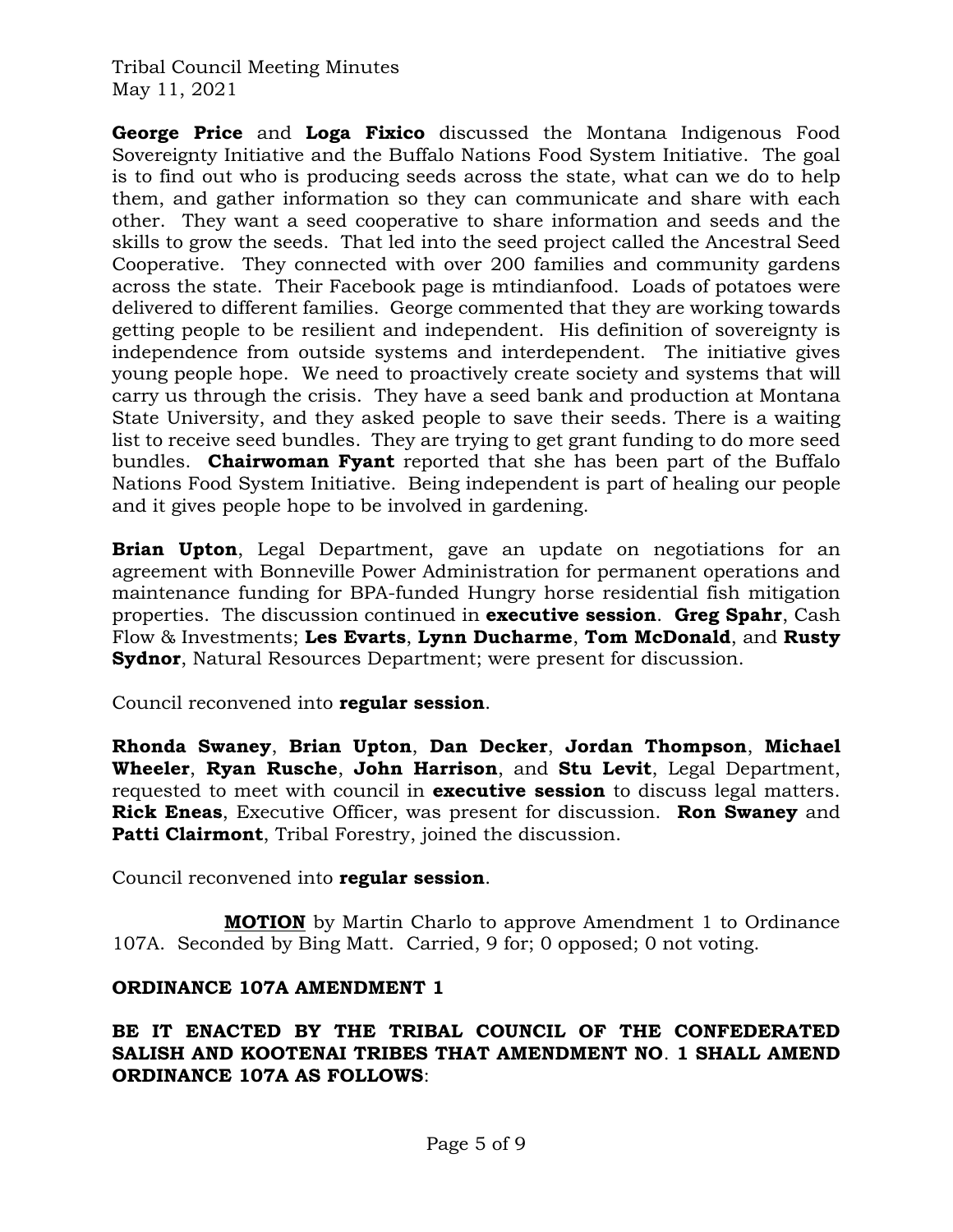## **Chapter 2. REVENUE SHARING AGREEMENTS**

201. Motor Fuels.

The reference to "Parts 2 and 3, Chapter 70 of Title 15 of the Montana Code Annotated" shall be changed to read "Part 4, Chapter 70 of Title 15 of the Montana Code Annotated."

## **Chapter 3. TAX SUBPARTS**

301. Motor Fuels.

The reference to "Parts 2 and 3, Chapter 70 of Title 15 of the Montana Code Annotated" shall be changed to read "Part 4, Chapter 70 of Title 15 of the Montana Code Annotated."

**MOTION** by Mike Dolson to approve by resolution the cooperative agreement between BIA and CSKT. Seconded by Charmel Gillin. Carried, 9 for; 0 opposed; 0 not voting.

### **RESOLUTION 21-068**

#### **RESOLUTION TO ENTER INTO A COOPERATIVE AGREEMENT CONTRACT BETWEEN THE BUREAU OF INDIAN AFFAIRS AND THE CONFEDERATED SALISH AND KOOTENAI TRIBES OF THE FLATHEAD INDIAN RESERVATION**

### **BE IT RESOLVED BY THE COUNCIL OF THE CONFEDERATED SALISH AND KOOTENAI TRIBES THAT**:

**WHEREAS**, The Secretary of the Interior for and on behalf of the United States pursuant to 25 U.S.C. § 3115, et seq., is authorized to contract with tribal governments to administer and perform various programs, services and functions; and

**WHEREAS**, the United States Department of the Interior, Bureau of Indian Affairs, is authorized by 25 C.F.R. § 163 Subpart E, to manage preparedness, suppression and post suppression activities on the Flathead Indian Reservation, as well as to provide funding, equipment and supplies, and to provide technical oversight and training to Tribal employees working fire prevention, preparedness, fuels management, hazardous fuels reduction, wildland/urban interface, rural fire assistance, severity, suppression, post suppression (wildfire rehabilitation) and all hazard activities to accomplish the protection of natural resources from wildfire through fast and effective initial attached forces and fuels management/fire use expertise; and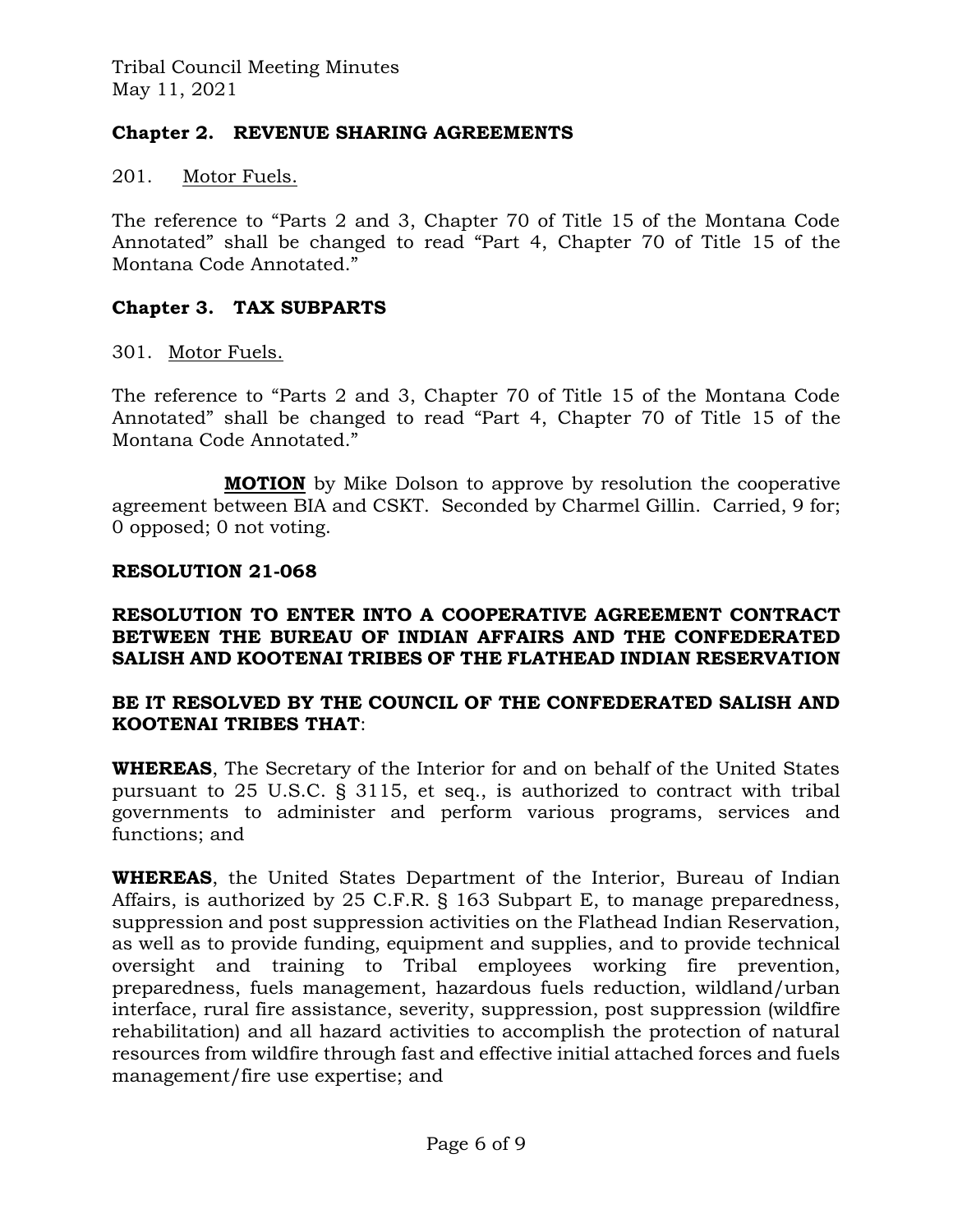**WHEREAS**, it is to the mutual advantage of the Bureau of Indian Affairs and the Tribe to coordinate efforts for pre-suppression activities, the prevention, detection, and suppression of wildfires, fuels management, and cooperative projects for resource protection to limit duplication and improve efficiency; and

**WHEREAS**, the Tribes have contracted with the Flathead Agency, Bureau of Indian Affairs Fire Management, including the personnel, facilities, and equipment available to assist in the performance of the objectives of a Contract to be specified in the Scope and Statement of Work; and

**WHEREAS**, the Contract and Scope and Statement of Work will be made to facilitate the cooperative use of qualified Tribal employees, Tribal equipment, and Tribal supplies in preparedness, fuels management/fire use, hazardous fuels reductions activities, wildland/urban interface activities, rural fire assistance, wildfire suppression, wildfire rehabilitation activities, and other emergency incidents subject to responses under the National Interagency Incident Management System/Incident Command System; and

**WHEREAS**, the value of cooperation in the management of emergency incidents that endanger human life, property, and natural resources has been demonstrated many times;

**WHEREAS**, it is desirable and in the public interest to provide specifically for coordinated action between the BIA and the Tribes in all fire and fuels management activities.

**THEREFORE**, **BE IT RESOLVED**, that the Tribal Council of the Confederated Salish and Kootenai Tribes hereby approves the Resolution to enter into a Cooperative Agreement Contract between the Bureau of Indian Affairs and the Confederated Salish and Kootenai Tribes of the Flathead Indian Reservation.

**MOTION** by Carole Lankford to approve by resolution rescinding Resolution No. 20-089. Seconded by Mike Dolson. Carried, 7for; 1 opposed (Len TwoTeeth); 1 abstention (Martin Charlo – due to being a member of the Unified Command Team).

## **RESOLUTION 21-069**

# **A RESOLUTION RESCINDING RRESOLUTION NO. 20-089**

# **BE IT RESOLVED BY THE TRIBAL COUNCIL OF THE CSKT THAT**:

**WHEREAS**, the Tribal Council, as the governing body of the Flathead Nation, is entrusted with the responsibility to operate the Tribes' governmental business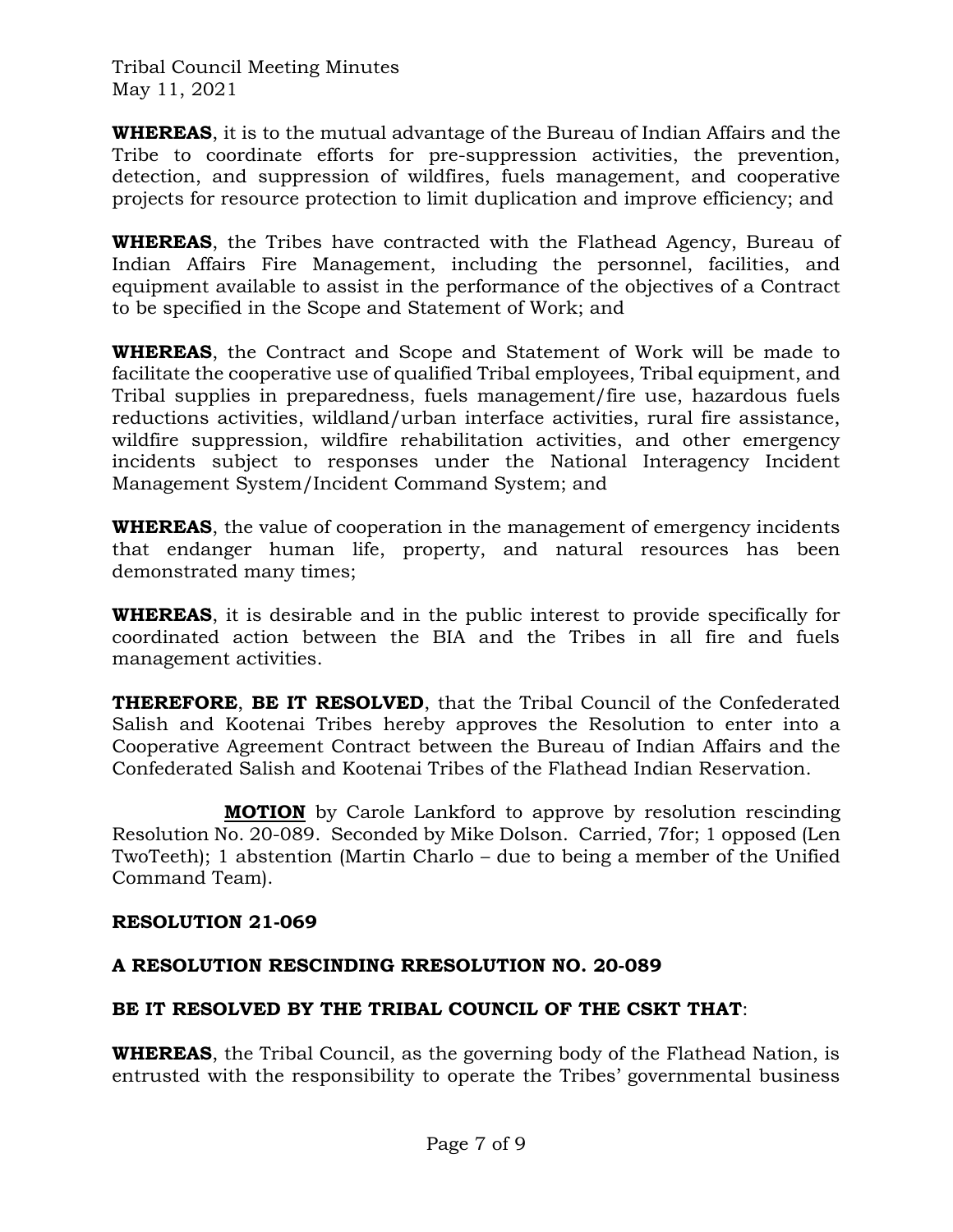and protect and preserve Tribal property, wildlife and natural resources, and to protect the health, security, and general welfare of the Tribes; and

**WHEREAS**, protection of property, wildlife, natural resources, health security, and general welfare of the Tribes is among the highest priorities of the Tribes; and

**WHEREAS**, the Tribal Council protected those valuable resources by responding to the imminent threat of the outbreak of COVID-19 on the Flathead Reservation by establishing a Joint Incident Command Team with Lake County through Resolution No. 20-089; and

**WHEREAS**, Tribal Council rescinded the Declaration of Emergency and accompanying Order on May 4, 2021 by adoption of Resolution No. 21-066; and

**WHEREAS**, the Reservation Emergency no longer is a Declared Emergency; and

**WHEREAS**, the US Government provided relief funds to Tribal and State Governments that are outside FEMA funding;

**THEREFORE**, the Tribal Council rescinds Resolution No, 20-89, disbands the Joint Incident Command, and expresses gratitude to all who served.

**MOTION** by Len TwoTeeth to send the letter to the Unified Command Team members. Seconded by Anita Matt. Carried, unanimous (9 present).

**MOTION** by Martin Charlo to approve the letter to Secretary Haaland. Seconded by Bing Matt. Carried, 8 for; 1 abstention (Mike Dolson).

**Rick Eneas**, Tribal Executive Officer, discussed a draft letter updating the COVID Safety Protocols regarding travel, meetings and gatherings, vaccinations, screening process/building access, and masks. He will send the guidelines to the council.

**MOTION** by Martin Charlo to approve the document Rick submitted, with a change to the indoor meetings being changed to 13 to accommodate the tribal council. Seconded by Fred Matt. Carried, unanimous (9 present).

### **\*\*\*\*\*\*\*\* Lunch \*\*\*\*\*\*\*\***

**Tom McDonald** and **Stephanie Gillin**, Natural Resources Department; and **Brian Upton**, Legal Department; gave an update on Bison Range issues. The staff would like to hold a public event by the end of the summer. The program may need to enter into a volunteer agreement form with the employees. **Martin**